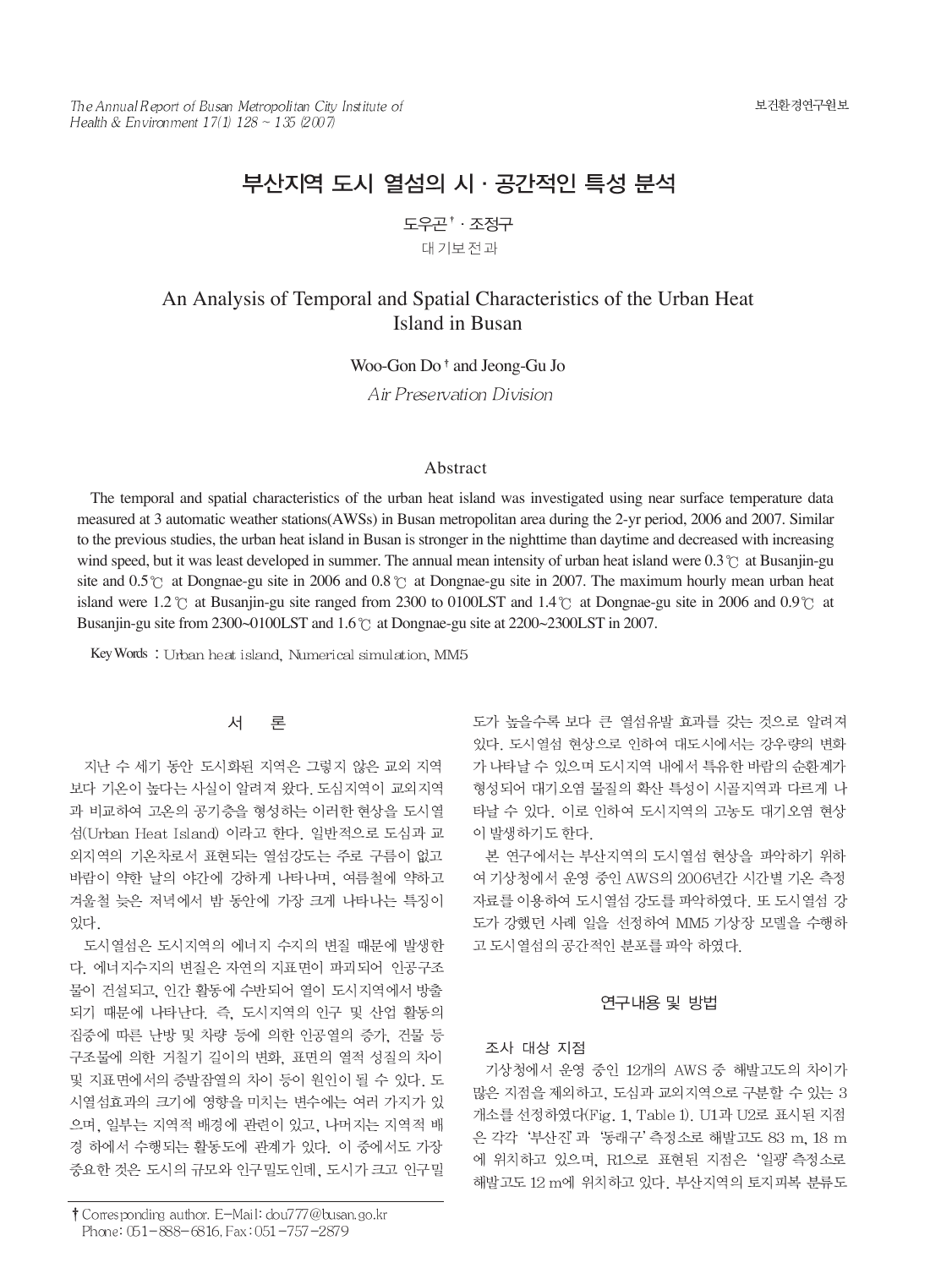| ID | $E$ levation $(m)$ | Des cription           | District |
|----|--------------------|------------------------|----------|
| UI |                    | AWS site, Busanjin–gu  | Urban    |
| U2 |                    | AWS site, Dongnae – gu |          |
| R1 | LО                 | AWS site, Ilgwang      | Rural    |

Table 1. The list of AWS for investigation.



Fig. 1. Locations of AWS for investigation(●) and Busan meteorological observatory  $\blacksquare$ ).



Fig. 2. Land use classification map of the Busan metropolitan area

(Fig. 2)를 살펴보면 '부산진' 과 '동래구' 측정소는 비교적 부 산지역의 중심부에 위치하면서, 시가지에 위치하고 있어 도시 지역의 영향을 받는 지역이며, '일광' 측정소는 부산의 동쪽, 산림지역에 속하는 곳으로 도시화의 영향이 적은, 교외지역으 로 분류할 수 있다. 도시열섬 강도는 도심지에 위치하는 AWS 의(U1, U2)의 기온과 교외지역에 위치하는 AWS(R1)와의 기 온 차로서 계산하였으며, 2006~2007년간 측정된 시간자료 를 사용하였다.

#### 열섬효과 수치모델링

도심지역과 교외지역의 기온차이로 표현되는 열섬효과 공간 적인 분포를 파악하기 위하여 도시열섬 현상이 탁월한 날을 선 정하여 기상장 모델링을 수행하였다. 사용한 기장상 모델은 현 재 중규모 기상현상 해석에 가장 많이 사용되고 있는 MM5 (Version3)를 사용하였다. MM5(PSU/NCAR Mesoscale meteorological Model Version3)는 중규모 기상모델로서 미 국 기상연구소(National Center for Atmospheric Research)와 펜실베니아 주립대학이 공동 개발한 후 지속적으 로 개선되어 온 모델이다. 초기에는 중규모 기상예측에 주로 사 용되었으나 최근 중규모와 미기상에도 적용 가능하게 되었고 대기오염물질의 광화학 반응/이동/침착 모형의 입력자료 생성 에도 사용될수 있도록수정 되었다.

연직 좌표계로 지형을 따르는 좌표계를 사용하고 있으며, 비 정수(Non-hydrostatic) 방정식계를 사용하고, Arakawa Bgrid 격자망으로 구성되었으며, 공간적으로 2차 중앙차분법을, 시간적으로 semi-implicit scheme을 사용하였다. 또한 분석 자료와 관측자료의 4차원 자료동화(FDDA)가 가능하며, 여러 가지 물리적인 옵션들을 선택할수 있다.

본 연구에서는 부산지역의 상세 기온계산을 위하여 부산지역 이 포함되는 domain 4를 설정하고, domain1 ~domain 4까지 총 4개의 domain을 설정하고, 기상청에서 운영 중인 12개 AWS의 풍향, 풍속, 기온을 사용하여 자료동화를 수행하여 모 델링 결과가 보정되도록 하였다.

#### 연구 결과

#### 지점별 평균 기온 분포

2006~2007년간의 조사지점 각 지점별 평균 기온 분포는 Table 2, Table 3과 같다. 부산지방 기상청의 2006, 2007년 연평균 기온은 각각 14.7, 15.3℃로 2007년에 다소 상승한 것 으로 나타났다.

2006년의 경우 도심지에 위치한 AWS의 연평균 기온은 부산 진구(U1) 14.6℃, 동래구(U2) 14.8℃로 부산지방 평균 기온과 비슷하였으나, 교외지역인 일광 측정소의 연평균 기온은 14.3 ℃로 도심지역과 비교하여 0.3~0.5℃낮은 것을 알 수 있다. 2006년의 경우 4월까지는 교외지역의 기온이 높게 유지되었으 나. 5월부터 도심지역의 기온이 상승하기 시작하여. 12월까지 도심지역의 월평균 기온이 높게 나타났다. 2007년에는 도심지 역의 동래구 측정소(U2)의 연평균 기온이 15.6℃로 부산지방평 균 기온보다 다소 높았으며, 부산진구(U1)와 교외지역인 일광 (R1) 측정소의 연평균 기온은 14.7°C로 부산지방 연평균 기온보 다 낮게 나타났다. 도심지역과 교외지역의 기온 차이는 동래구 측정소(U2)에서 0.8°C높게 나타났으며, 부산진 측정소(U2)에 서는 연평균 기온의 차이가 없는 것으로 나타났다. 월평균 기온 의 차이는 부산진 측정소(U1)에서는 5월, 10~12월을 제외하고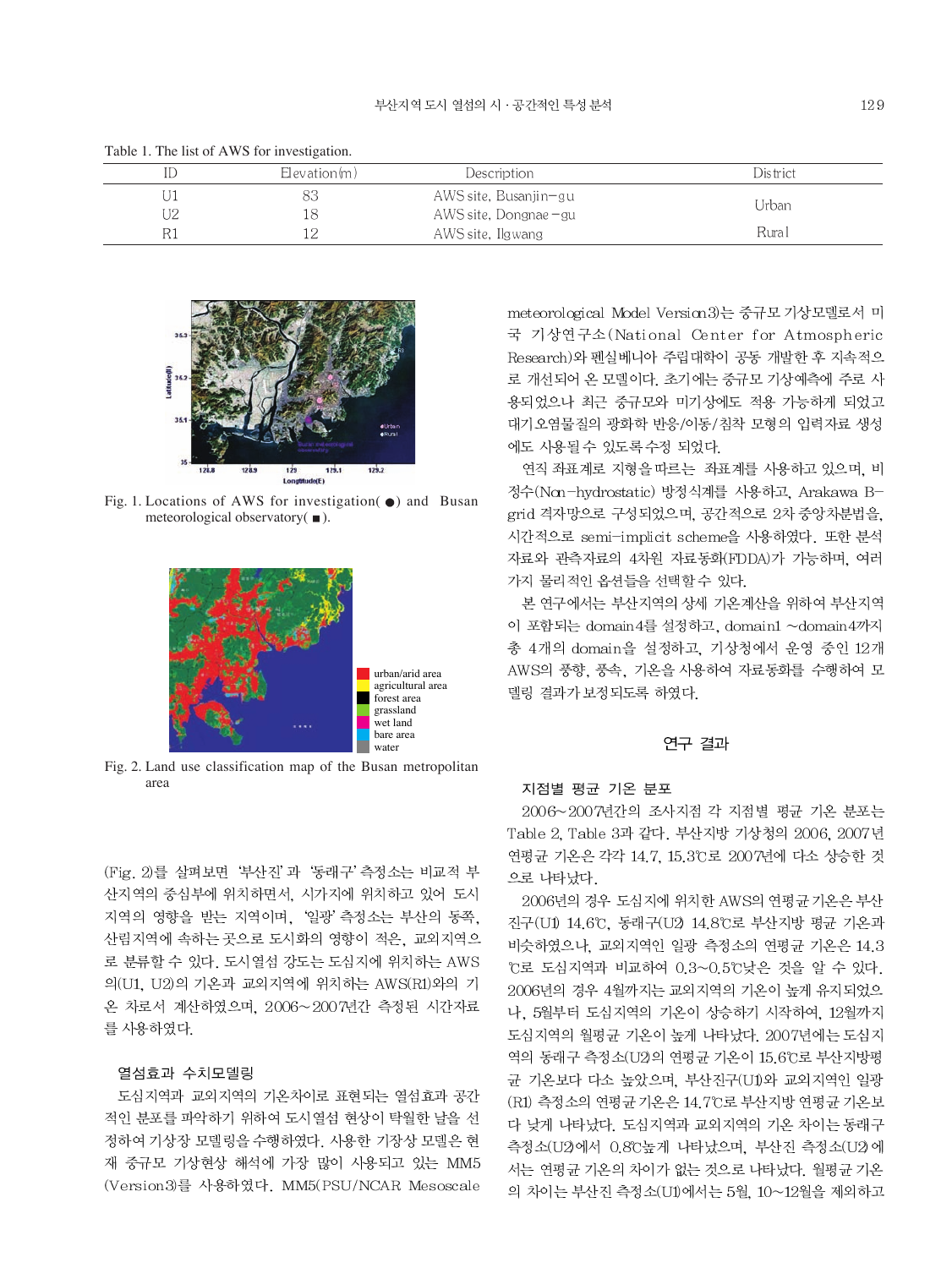| ID                                      |        | 2      | 3      | 4          | 5.   | -6   |      | 8    | 9    | 10   | 11   | 12  | Mean |
|-----------------------------------------|--------|--------|--------|------------|------|------|------|------|------|------|------|-----|------|
| U1                                      | 3.4    | 3.6    |        | 12.4       | 17.2 | 21.5 | 23.9 | 27.9 | 21.2 | 19.4 | 12.1 | 5.3 | 14.6 |
| U <sub>2</sub>                          | 3.6    | 4.1    | 8.1    | 11.<br>. 8 | 17.8 | 22.1 | 24.1 | 28.1 | 21.2 | 19.4 | 12.2 | 5.5 | 14.8 |
| R1                                      | 3.7    | 4.2    | 8.4    | 132        | LZ O | 21.1 | 23.5 | 26.7 | 20.5 | 18.0 | 11.2 | 4.6 | 14.3 |
| Busan<br>mete orological<br>observatory | 3.9    | 4.0    | 8.0    | 12.2       | 16.3 | 20.3 | 22.6 | 27.5 | 21.3 | 20.0 | 13.1 | 6.6 | 14.7 |
| $\angle$ T, (U1-R1)                     | $-0.3$ | $-0.6$ | $-0.7$ | $-0.8$     | 0.2  | 0.4  | 0.4  | 1.2  | 0.7  | 1.4  | 0.9  | 0.7 | 0.3  |
| $\angle$ T. (U2-R1)                     | $-0.1$ | $-0.1$ | $-0.3$ | $-1.4$     | 0.8  |      | 0.6  | 1.4  | 0.7  | 1.4  |      | 0.9 | 0.5  |

Table 2. Monthly mean temperature at each site, 2006. (unit :  $\circ$ )

Table 2. Monthly mean temperature at each site,  $2007$ . (unit : °C)

| ID                                      |     |      | 3          | 4   | 5.      | 6    |      | 8       | 9    | 10     |        | 12     | Mean |
|-----------------------------------------|-----|------|------------|-----|---------|------|------|---------|------|--------|--------|--------|------|
|                                         | 4.2 |      | 8.7        | 134 | 18.2    | 21.1 | 23.8 | 27.4    | 22.6 | 16.9   | 9.4    | 4.2    | 14.7 |
| U2                                      | 4.7 | 7.3  | 9          | 14  | 19.7    | 22.2 | 24.6 | 28      | 22.9 | 17.8   | 10.5   | 6.2    | 15.6 |
| R1                                      | 3.7 | -6.1 | -8         | 132 | 18.5    | 21.1 | 23.6 | 27.2    | 22.4 | 17.3   | 9.8    | 6      | 14.7 |
| Busan<br>mete orological<br>observatory | 5.2 | 7.9  | 9.1<br>0.7 | 132 | ' 8     | 20.5 | 22.8 | 26.7    | 22.9 | 18.3   | 11.9   | 7.3    | 15.3 |
| $\angle$ T, (U1-R1)                     | 0.5 | 0.9  |            | 0.2 | $-0.3$  |      | 0.2  | $0.2\,$ | 0.2  | $-0.4$ | $-0.4$ | $-1.8$ | 0.0  |
| $\angle$ T, (U2-R1)                     |     | 1.2  |            | 0.8 | $1.2\,$ |      |      | 0.8     | 0.5  | 0.5    | 0.7    | 0.2    | 0.8  |

는 교외지역보다 높게 나타났으며, 동래구 측정소는 2007년 전 월에서 교외지역보다 높은 평균 농도를 보였다.

#### 시간대별 도시열섬 강도

일반적으로 도시열섬 강도는 도심지역의 기온과 교외지역 기온의 차이로 나타내며, 겨울철 저녁에서 밤사이에 강하게 형 성되는 것으로 알려져 있다. 2006~2007년간의 도심지역(U1. U2)과 교외지역(R1)의 기온 차이를 시간대별로 평균 한 Table 3. Table 4를 살펴보면 부산지역의 경우도 야간 시간을 중심으 로 비교적 강한 도시열섬이 형성되는 것을 알 수 있다.

부산진 측정소(U1)의 경우 20시 이후부터 교외지역인 일광 측정소(R1)보다 기온이 높아지기 시작하여 야간으로 지속되었 으며, 오전 9시부터 교외지역의 기온이 높아지면서 도시열섬 이 사라지는 것을 알 수 있다. 최대 시간대별 평균 기온차이는 2006년에는 23~24시와 1시에 1.2 로 최고를 보였고, 2007

년에도 같은 시간대에 최고 기온의 차이를 보였으나 0.9℃로 2006년보다는 다소 낮았다.

동래구 측정소(U2)에서는 2006년과 2007년이 다소 차이를 보였다. 2006년에는 18시부터 교외지역 보다 기온이 높아지 기 시작하여 22시에 1.4℃로 최고를 보이면서, 오전 8시까지 지속되었으나, 2007년에는 낮 시간대인 13시부터 동래구 측 정소가 일광 측정소보다 기온이 높게 나타났으며, 22~23시에 1.6℃로 가장 큰 차이를 보였다.

부산진 측정소의 경우 2006년에는 최고 1.2°C, 2007년에는 0.9℃의 기온 차이를 나타내고, 발생시간도 비슷한 것으로 나 타났으며, 동래구 측정소의 경우 2006년과 비교하여 2007년 에는 낮 시간대부터 열섬이 형성되었으며, 평균농도의 최고값 도 부산진 측정소보다 다소 높게 나타나 지역별로 다소 차이가 있음을 알 수 있다.

시간대별 평균 열섬강도의 월별 분포는 Fig. 3, Fig. 4와 같

Table 3. Hourly mean of Urban Heat Island intensity at each site,  $2006$ .(unit:  $\degree$ )

|                                                                                                         |  |  |  |  |  | 1 2 3 4 5 6 7 8 9 10 11 12 13 14 15 16 17 18 19 20 21 22 23 24 |  |  |  |  |  |  |
|---------------------------------------------------------------------------------------------------------|--|--|--|--|--|----------------------------------------------------------------|--|--|--|--|--|--|
| $U1-R1$ 1.2 1.1 1.1 1.0 1.0 1.0 1.0 0.9 0.3-0.5-0.9-0.9-0.8-0.8-0.7-0.7-0.8-0.5 0.0 0.6 0.9 1.1 1.2 1.2 |  |  |  |  |  |                                                                |  |  |  |  |  |  |
| U2-R1 1.1 1.1 0.9 0.9 0.9 0.8 0.8 0.5-0.1-0.6-0.8-0.5-0.2-0.2 0.0 0.0 0.0 0.2 0.6 1.0 1.3 1.4 1.3 1.3   |  |  |  |  |  |                                                                |  |  |  |  |  |  |

Table4. Hourly mean of Urban Heat Island intensity at each site,  $2007$ .(unit:  $\degree$ )

|                                                                                                         |  |  |  | 1 2 3 4 5 6 7 8 9 10 11 12 13 14 15 16 17 18 19 20 21 22 23 24 |  |  |  |  |  |  |  |  |
|---------------------------------------------------------------------------------------------------------|--|--|--|----------------------------------------------------------------|--|--|--|--|--|--|--|--|
| $U1-R1$ 0.9 0.8 0.8 0.7 0.7 0.8 0.7 0.4-0.3-0.9-1.2-1.2-1.1-0.9-0.8-0.8-0.8-0.7-0.1 0.2 0.6 0.8 0.9 0.9 |  |  |  |                                                                |  |  |  |  |  |  |  |  |
| 02-R1 1.4 1.4 1.3 1.2 1.2 1.2 0.8 0.2-0.2-0.3-0.1 0.2 0.3 0.5 0.5 0.6 0.9 1.3 1.5 1.6 1.5               |  |  |  |                                                                |  |  |  |  |  |  |  |  |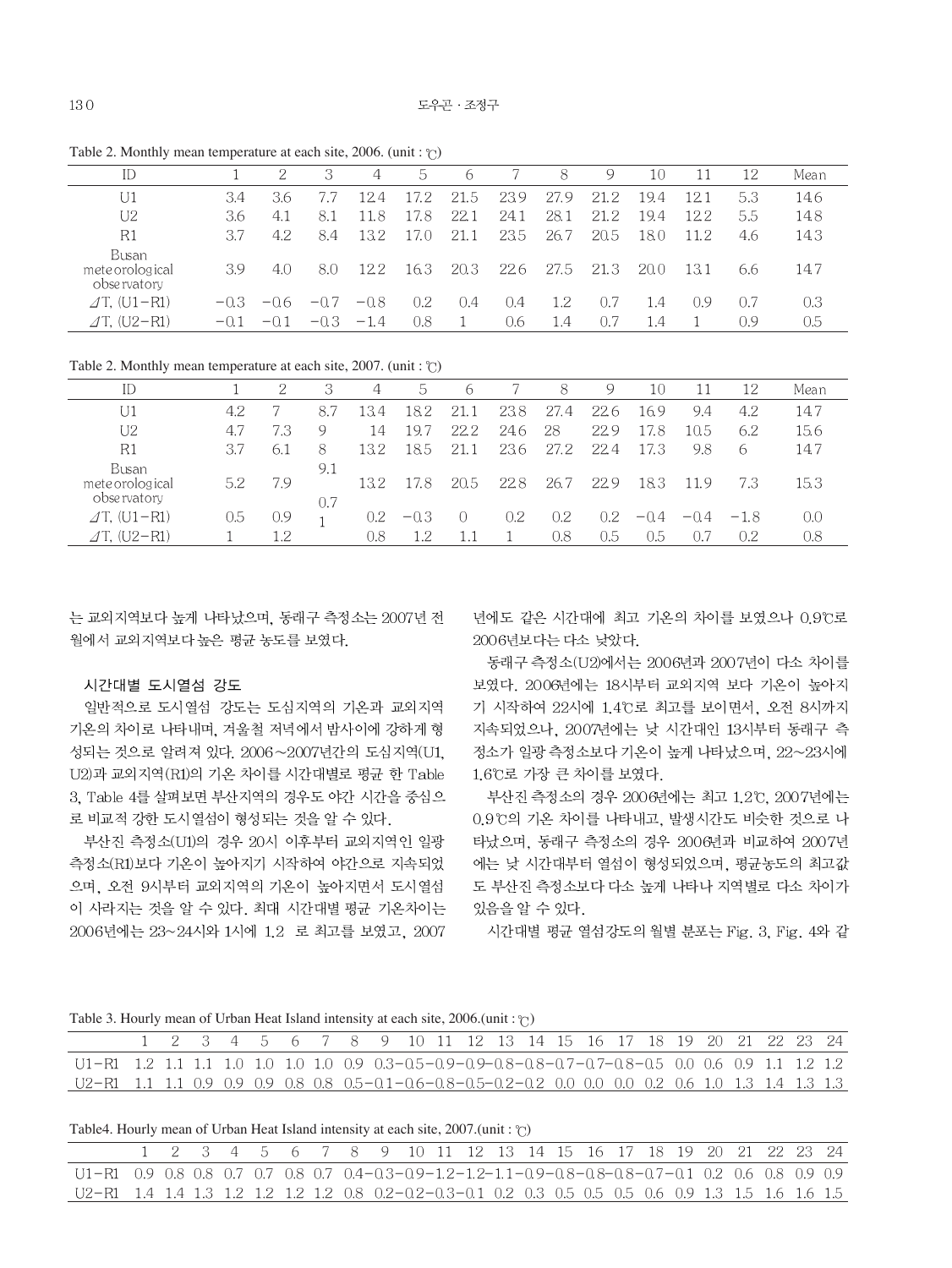

Fig. 3. Monthly and hourly distributions of Urban Heat Island intensity at each sites, 2006.



Fig. 4. Monthly and hourly distributions of Urban Heat Island intensity at each sites, 2007.

다. 2006년의 경우는 두 지점 모두 10월에 평균 열섬강도가 가장 강하게 나타났으며, 부산진 측정소에는 23~24시에 2.8 ℃, 동래구 측정소에서는 21시에 2.9℃로 가장 크게 나타났다. 11월과 12월에도 부산진구 측정소에서 2.3, 2.8℃, 동래구 측 정소에는 2.4, 2.5℃로 비교적 높은 기온 차이를 보였으며, 봄 철인 3~4월에 열섬강도가 비교적 약해지며, 여름철에 다시 기온차이가 증가하였다.

부산진구 측정소의 경우 열섬 강도가 비교적 강한 겨울철에 는 19시부터, 교외지역인 일광 측정소보다 기온이 높아지기 시 작해서 오전 9시 까지 지속되는 것으로 나타났다. 여름철인 7 ~9월간에는 낮 시간부터 교외지역보다 높은 기온이 유지되는 것으로 나타났으며, 8월의 경우 최고 2°C(2시)이상인 것으로 나타났으며 9월에도 1.6℃ (21시)이상의 시간평균 기온차이를 보였다. 동래구 측정소의 경우는 부산진구 측정소와는 다소 다 른 패턴을 보였는데, 먼저 열섬강도가 강한 10~12월간의 경 우에는 부산진구 측정소보다 다소 빠른 낮 시간대인 14시부터 교외지역인 일광 측정소보다 기온이 상승하기 시작하여 오전 9시까지 지속되었고, 5~9월간에도 낮 시간부터 도심지의 기 온이 교외지역보다 높게 유지되어 일 중으로 도심지의 기온이 교외지역인 일광 측정소 보다 높게 나타났다.

2007년의 경우 최대 열섬강도는 부산진구 측정소에서는 2.2℃로 나타났으며, 1월에 22시, 2월에 오전 7시에 발생하였 다. 동래구 측정소에서는 11월에 2.6℃로 21시에 가장 큰 차이 를 보였다. 2007년의 경우는 2006년과 달리 두 지점 모두 1~ 5월간의 기온 차이가 2.0℃이상으로 비교적 높은 기온차이를 보였다. 부산진구 측정소의 경우 열섬강도가 큰 1~4월간에는 20시 이후부터 교외지역보다 기온이 상승하여 1~2월에는 오 전 10시, 3월에는 9시, 4월에는 8시까지 지속되는 것으로 나 타났으며, 6월과 7월에는 낮 시간대에도 도심지역의 기온이 교외지역보다 높게 유지되는 것으로 나타났으나 그 차이는 크 지 않았다. 8월 이후에는 열섬강도는 크지 않지만 19시부터 교 외지역인 일광 측정소보다 기온이 다소 상승하였으며, 오전 8 시까지 유지되는 것으로 나타났다. 12월의 경우는 전 시간대에 서 교외지역의 평균 기온이 도심지역보다 높은 것으로 나타나 열섬현상이 현저하게 약했음을 알 수 있다. 동래구 측정소의 경우 최대 열섬강도는 11월에 나타났으며, 부산진구 측정소와 비슷하게 1~5월간 2.0℃이상의 기온차이로 비교적 강한 열섬 강도를 보였다. 동래구 측정소의 경우 1~10월까지는 낮 시간 대부터 도심지역의 기온이 교외지역인 일광 측정소보다 높게 유지되고 있고, 11~12월간에는 17시, 19시부터 도심지역의 기온이 상승하기 시작하였다.

여름철 낮 시간 도심지의 기온이 일광 측정소보다 높은 것은 육지와 해양의 비열차이로 설명될 수 있다. 여름철 낮 시간의 높은 기온은 내륙지역의 기온 상승에 영향을 미치고, 상대적으 로 비열이 높은 해양과 인접한 일광 측정소보다 높은 기온을 유지 할 수 있는 것으로 사료된다.

Fig. 3. 4에 의하면 2006년의 경우 전반적으로 10월~12월 의 야간에 비교적 강한 도시열섬이 형성되었고, 2007년에는 1 월~4월간의 야간을 중심으로 비교적 강한 도시열섬이 형성되 는 것을 알 수 있으며, 부산진구 측정소와 비교하여 동래구 측 정소에서 비교적 열섬강도가 강하며, 낮 시간을 포함하여 전반 적으로 교외지역인 일광 측정소보다 기온이 높게 유지되는 것 을 알 수 있다. 이는 부산진구 측정소의 해발고도가 동래구 측 정소보다 다소 높기 때문으로 판단된다.

#### 도시열섬 발생빈도 분포

2006년의 경우 부산진구 측정소(U1), 동래구 측정소(U2)와 일광 측정소(R1) 시간대별 기온차이는 22시에 1.3℃로 가장 높게 나타났다. Fig. 5는 부산진구 측정소, 동래구 측정소와 교외지역인 일광 측정소의 22시의 기온차이를 2006년 전체에



Fig. 5. Time series of difference temperature at 2200LST, 2006.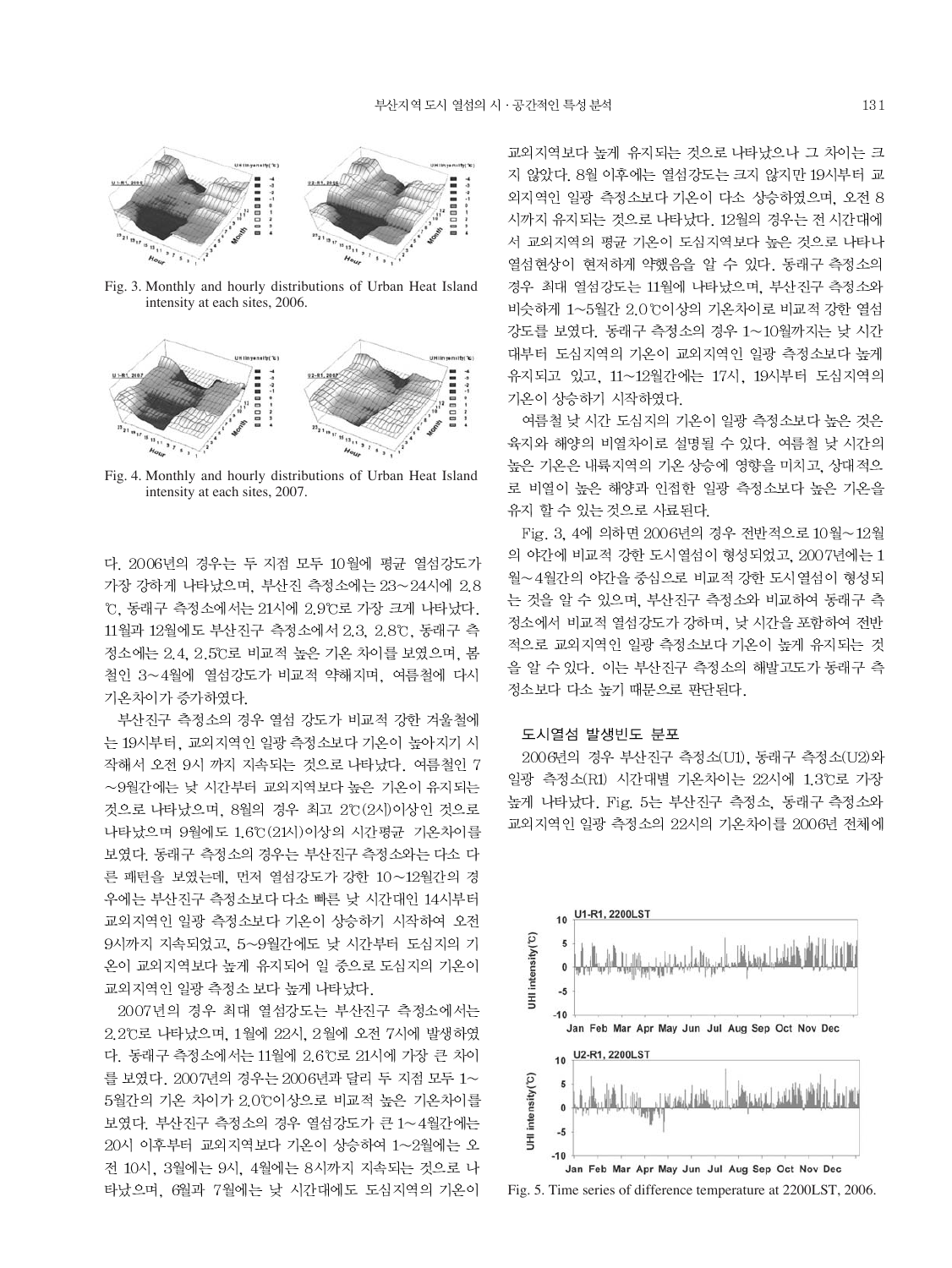

Fig. 6. Frequency distributions of UHI intensity at 2200LST, 2006

걸쳐 나타낸 그림이다. 열섬강도의 평균이 높았던 가장 높았던 시간대인 만큼 두 지점에서 연중 도심지역의 기온이 높은 것으 로 나타났으나. 부산진 측정소의 경우 8월까지는 뚜렷하게 강 한 열섬강도를 보이지 않았으며, 교외지역인 일광 측정소 기온 이 높은 경우도 가끔씩 발생하였다. 동래구 측정소의 경우 3. 4월에 도시열섬 현상이 약해지면서 교외지역의 기온이 높게 유지 되었고, 그 외의 기간에는 도심지역인 동래구 측정소의 기온이 교외지역인 일광 측정소 보다 높은 기온을 유지하는 것 으로 나타났다. 부산진 측정소의 경우 8월 이후, 동래구 측정 소의 경우 5월 이후부터 도심지역의 기온이 높게 유지되었으 며 10~12월에 그 강도가 가장 강한 것으로 나타났고. 1. 2월 에도 비교적 기온차이가 크게 나타났으며, 도심지역과 교외지 역의 기온차이가 5℃가 넘는 경우도 다수 발생하였다.

같은 기간의 열섬강도별 발생빈도 분포는 Fig. 6과 같다. 부 산진 측정소의 2006년 22시의 평균 열섬강도는 1.1°C, 동래구 측정소는 1.4℃로 나타났으며, 두 지점 모두 0~4℃에서 많은 빈도를 보이고 있는 것으로 나타났으나 동래구 측정소가 부산 진 측정소보다 0℃이상의 빈도가 더 많았다. Fig. 5에서와 같 이 부산진 측정소에서는 교외지역인 일광측정소의 기온이 높







Fig. 8. Frequency distributions of UHI intensity at 2300LST, 2007

은 경우도 적은 경우지만 발생하였다.

2007년의 경우 부산진구 측정소(U1). 동래구 측정소(U2)와 일광 측정소(R1)간의 시간대별 기온차이의 평균은 23시에 1.3 로 가장 높게 나타났다. 2007년 전체에 대하여 23시의 두 지 점간의 기온차이는 Fig. 7과 같다. 2006년과 유사하게 기온차 이의 평균이 비교적 큰 시간대로 도심지역의 기온이 연중으로 높게 유지되는 것을 알 수 있다. 2007년의 경우 2006년과 다 르게 봄철인 3~5월 에도 도심지역의 기온이 높게 유지되었으 며, 부산진구 측정소의 경우에는 교외지역의 기온이 높은 경우 도 가끔씩 발생하였으나, 동래구 측정소의 경우 대부분의 기간 에서 동래구 측정소의 기온이 교외지역인 일광 측정소보다 높 았던 것으로 나타났다. 도시열섬 강도는 1~4월간에 높게 나 타나났으며, 11월에도 다소 높은 것을 알 수 있다.

열섬강도별 발생빈도 분포는 Fig. 8과 같다. Fig. 7의 전체 기온차이의 발생경향에서 알 수 있듯이 두 지점 모두 0℃이상 의 범위에서 발생빈도가 주로 높았으나, 부산진 측정소는 0℃ 이하에서도 다수 발생하였으며, 동래구 측정소에서는 0~4℃ 의 범위에서 대부분 발생하였고, 0℃이하는 매우 적은 것으로 나타나 열섬현상이 심각함을 알 수 있다.

2006, 2007년 22시, 23시에 모두 부산진과 동래구 측정소 모두 교외지역인 일광 측정소보다 기온이 높은 경우가 많이 발 생하고 있으며, 부산진 측정소의 경우 기온차이가 0℃이하에 서부터 비교적 넓은 범위에서 발생하였으나, 동래구 측정소의 경우 기온차이가 0℃이하인 경우는 현저하게 적은 것으로 나 타났다. 이는 부산진구 측정소의 해발고도가 동래구 측정소보 다 높기 때문에 기온이 낮은 경우가 많이 발생했기 때문으로 판단된다.

#### 열섬강도와 기상인자와의 관계

일반적으로 도시열섬은 약한 풍속과 적은 운량의 조건에서 야간에 잘 발달하는 것으로 알려져 있다. 시간대별 열섬강도와 기상조건과의 관계를 알아보기 위하여 6, 12, 18, 24시의 부산 진, 동래구 측정소의 시간대별 평균기온과 교외지역인 일광 측 정소와의 기온차이, 그리고 같은 시간대의 부산지방 기상청의 풍속, 운량자료를 이용하였으며, 2006년의 경우는 Fig. 9와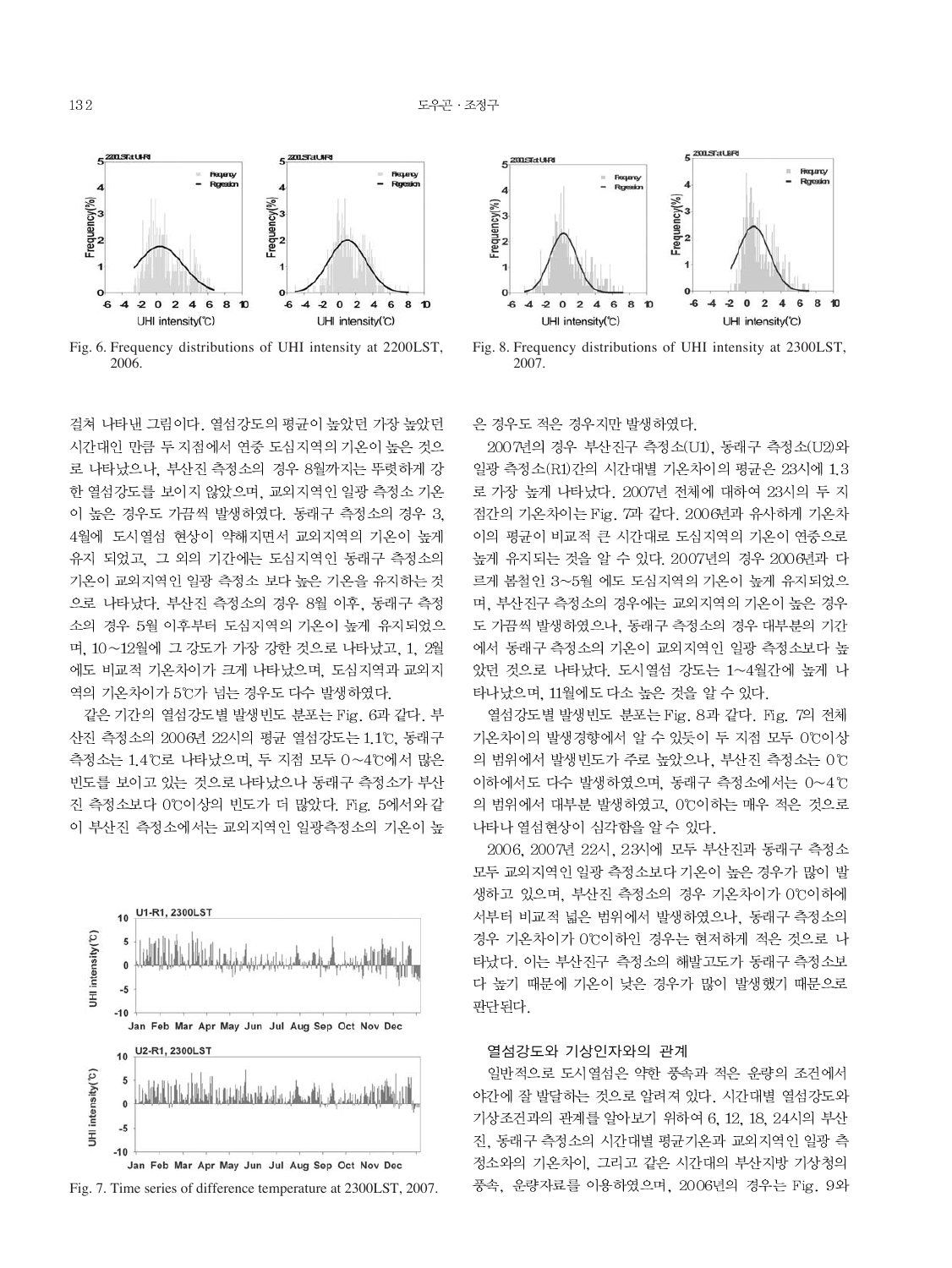

Fig. 9. UHI intensity in relation to cloudiness and wind speed at 0600, 1200, 1800 and 2400LST at 2006.



Fig. 10. UHI intensity in relation to cloudiness and wind speed at 0600, 1200, 1800 and 2400LST at 2007.

같다. 전반적으로 뚜렷한 상관을 보이지는 않고 있으나, 풍속 의 경우 낮 시간대(12시, 18시)와 비교하여 야간(24시), 새벽시 간대(6시)의 경우 열섬강도가 강할수록 풍속이 낮은 경우가 많 음을 알 수 있다. 운량과의 비교에서는 새벽과 야간시간대에는 운량이 0일 경우 기온차이가 큰 것을 알 수 있지만, 운량이 증 가하여도 기온차이가 큰 경우도 발생하고 있어 뚜렷한 관계를 보이지는 않았다.

Fig. 10은 2007년의 부산진, 동래구 측정소 열섬강도의 평 균과 부산지방 기상청의 풍속 운량과의 관계를 나타낸 그림이 다. 2006년의 경우와 유사하게, 0600LST와 2400LST의 경 우 열섬강도가 강할수록 풍속이 낮게 발생하고 있음을 알 수 있다. 낮 시간대의 경우는 풍속이 낮은 경우에도 교외지역의 기온이 높은 경우가 다수 발생하고 있어 뚜렷한 경향을 보이지 는 않고 있다. 운량의 0인 경우에는 도심지역의 기온이 높은 경우의 빈도와, 온도차도 크게 나타나고 있으나, 운량이 많은 경우에도 도심지역의 기온이 높은 경우도 다수 발생하고 있더 뚜렷한 상관을 보이지는 않았다.

부산지역의 경우 야간 도시열섬 강도가 높을수록 풍속이 낮 게 나타나는 상관성을 보이고 있으며, 낮 시간대에는 열섬강도 가 약해지면서 이러한 상관성이 나타나지 않고 있다. 운량이 0 일 경우 열섬의 발생빈도와 강도가 매우 높게 나타나고 있으 나, 뚜렷한 상관성을 보이지는 않고 있다. 즉 야간 도시열섬은 속이 약하고 운량이 0인 경우에 높게 나타나고 있음을 알 수 있다.

#### 열섬강도와 대기오염도와의 관계

일반적으로 도시열섬은 도심내부로 향하는 수렴기류를 형성 하여 야간의 대기오염 확산에 불리한 조건을 형성한다. 2006 년과 2007년 야간의 열섬강도와 대기오염도와의 관계를 파악 하기 위하여 부산지역의 17개 대기오염 자동측정망의 PM-10 측정자료를 이용하였다.

2006년 06, 12, 18, 24시의 부산진 측정소와 동래구 측정 소의 기온 평균과 교외지역인 일광 측정소의 기온차이와 같은 시간대의 17개 대기오염 자동측정소의 PM-10 평균값을 Fig. 11에 표시하였다. 좀더 정밀한 분석을 위하여 황사발생일은 분 석에서 제외하였다. 또한 황사발생은 기상청에서 제시한 부산 지역의 황사 관측 일을 사용하였다. 낮 시간대에 해당되는 1200LST와 1800LST의 경우 PM-10 평균농도와 기온차이 사이에는 뚜렷한 상관성이 나타나지 않고 있다. 열섬강도에 관 계없이 PM-10 농도는 50 µg/m3를 중심으로 분포하고 있음을 알 수 있다. 그러나 새벽시간과 야간시간인 6시와 24에는 약 하지만 양의 상관관계가 있음을 알 수 있다. 열섬강도가 증가 함에 따라 PM-10의 농도도 약하게 증가하는 경향을 나타내고 있으며, 6시보다는 열섬의 강도가 비교적 강한 시간대인 24시 에 좀더 높은 상관성을 보이고 있다.

2007년의 06, 12, 18, 24시의 도심지역과 교외지역의 기온 차이와 같은 시간대의 대기오염 자동 측정망의 PM-10 평균 농도 분포는 Fig. 12와 같다. 2006년과 동일하게 황사 발생일 의 자료는 제외하였으며 황사발생 일은 기상청의 자료를 사용 하였다. 2007년의 경우도 2006년과 유사한 결과를 보였으며,



Fig. 11. UHI intensity in relation to PM-10 concentration at 0600, 1200, 1800 and 2400LST at 2006.



Fig. 12. UHI intensity in relation to PM-10 concentration at 0600, 1200, 1800 and 2400LST at 2007.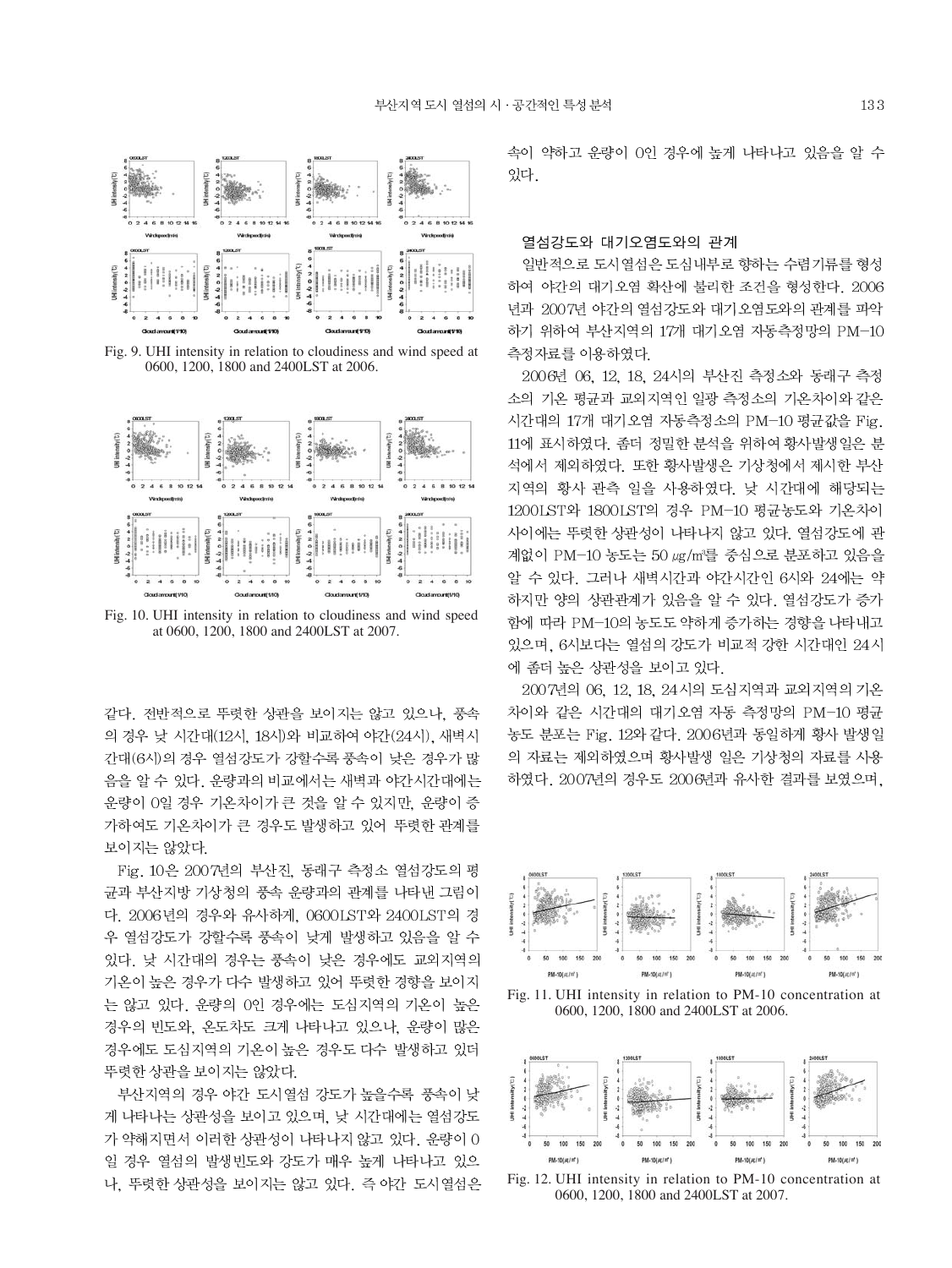

Fig. 13. Spatial pattern of temperature difference between all grid point and Ilgwang grid point in domain4 from 2000LST 12 November to 0600LST 13 November, 2006.

열섬 강도가 강해지는 새벽과 야간시간대를 중심으로 열섬강 도의 증가가 PM-10농도 증가와 약한 상관을 보이는 것으로 나타났다.

2006년과 2007년의 대기질 측정항목 중 PM-10농도와 비 교한 결과 낮 시간대와 비교하여 야간 시간대를 중심으로 상관 계수는 0.3 이상의 상관성을 보였으며, 따라서 열섬강도와 대 기오염도간의 약한 상관관계를 확인 할 수 있었다.

#### 도시열섬의 공간분포

Fig. 13은 열섬현상이 탁월했던 2006년 11월 12일과 13일 사이의 야간시간대의 MM5모델링 결과를 나타낸다. 모델링 결과 계산된 교외지역 일광 측정소의 기온 값과 전체 격자의 기온 값과의 차이를 표현한 것으로 파란색은 일광 측정소의 기 온보다 낮은 지역을 나타내고, 붉은색은 일광 측정소보다 높은 기온을 보이는 지역을 나타낸다. 육지와 바다 및 강 지역의 비 열차이로 인하여 20시에는 해양과 낙동강 지역에서 기온이 높 은 지역이 나타나고 있으나, 24시 이후로 낙동강지역의 고온 역은 사라짐을 알 수 있다. 22시 이후부터 금정구 지역과 동래 구, 부산진구 지역을 연결하는 도심내부에서 일광 측정소 보다 기온이 높은 지역이 나타나고 있으며, 부산진구 지역은 4시에 기온이 다시 낮아 졌으나, 금정구와 동래구를 연결하는 도심내 부에서는 비교적 새벽시간대까지 일광 측정소지역보다 기온이 높게 유지됨을 알 수 있다.

11월 12일과 13일 야간의 사례일에 대하여 MM5 기상장 모 델링을 수행한 결과 부산지역의 도시열섬은 금정구와 동래구 부산진구를 연결하는 도심내부를 중심으로 발달하는 것을 알 수 있으며 24시에서 02시 사이에 가장 강하게 나타나는 것을 확인할 수 있었다.

#### 요약 및 결론

도심지역이 교외지역과 비교하여 고온의 공기층을 형성하는 이러한 현상을 도시열섬(Urban Heat Island) 이라고 한다. 일반적으로 도심과 교외지역의 기온차로서 표현되는 열섬강도 는 주로 구름이 없고 바람이 약한 날의 야간에 강하게 나타나 며, 여름철에 약하고 겨울철 늦은 저녁에서 밤 동안에 가장 크 게 나타나는 특징이 있다.

부산지역의 도시열섬 현상을 파악하기 위하여 기상청에서 운영 중인 AWS의 2006~2007년간 시간별 기온 측정 자료를 이용하여 도시열섬 강도를 파악하였다. 기상청에서 운영 중인 12개의 AWS 중 해발고도의 차이가 많은 지점을 제외하고, 3 개 지점을 선정하였으며, 부산지역의 토지피복 분류도를 바탕 으로 '부산진'과 '동래구' 측정소는 도심지역, '일광' 측정소 는 교외지역으로 분류하였다. 도시열섬 강도는 도심지에 위치 하는 AWS의(U1, U2)의 기온과 교외지역에 위치하는 AWS(R1)와의 기온 차로서 계산하였으며, 2006~2007년간 측정된 시간자료를 사용하였다.

지점별 연평균 기온 분포는 2006년의 경우 도심지에 위치 한 부산진구(U1) 측정소는 14.6℃, 동래구(U2) 측정소는 14.8 ℃로 부산지방 평균 기온과 비슷하였으나, 교외지역인 일광 측 정소의 연평균 기온은 14.3℃로 도심지역과 비교하여 0.3~ 0.5℃낮게 나타났으며, 2007년에는 도심지역의 동래구 측정 소(U2)의 연평균 기온이 15.6℃로 부산지방평균 기온보다 다 소 높았으며, 부산진구(U1)와 교외지역인 일광(R1) 측정소의 연평균 기온은 14.7℃로 부산지방 연평균 기온보다 낮게 나타 났다.

시간대별 도시열섬 효과를 파악하기위하여 2006~2007년 간의 도심지역(U1, U2)과 교외지역(R1)의 기온 차이를 시간대 별로 평균한 결과, 2006년의 경우 두 지점 모두 10월에 평균 열섬강도가 가장 강하게 나타났으며, 부산진 측정소에는 23~ 24시에 2.8℃, 동래구 측정소에서는 21시에 2.9℃로 가장 크 게 나타났고 2007년의 경우는 부산진구 측정소에서 1월에 2.2℃로 나타났으며, 동래구 측정소에서는 11월에 2.6℃로 2006년과 차이를 보였으며, 또한 2006년과 달리 두 지점 에 서 1~5월간의 기온 차이가 2.0℃이상으로 비교적 높은 기온 차이를 보였다. 열섬강도와 풍향, 운량과의 관계분석을 통하여 야간 도시열섬 강도가 높을수록 풍속이 낮게 나타나는 상관성 을 보이는 것을 알 수 있었으며, 낮 시간대에는 열섬강도가 약 해지면서 이러한 상관성이 나타나지 않고 있다. 운량이 0일 경 우 열섬의 발생빈도와 강도가 매우 높게 나타나고 있으나, 뚜